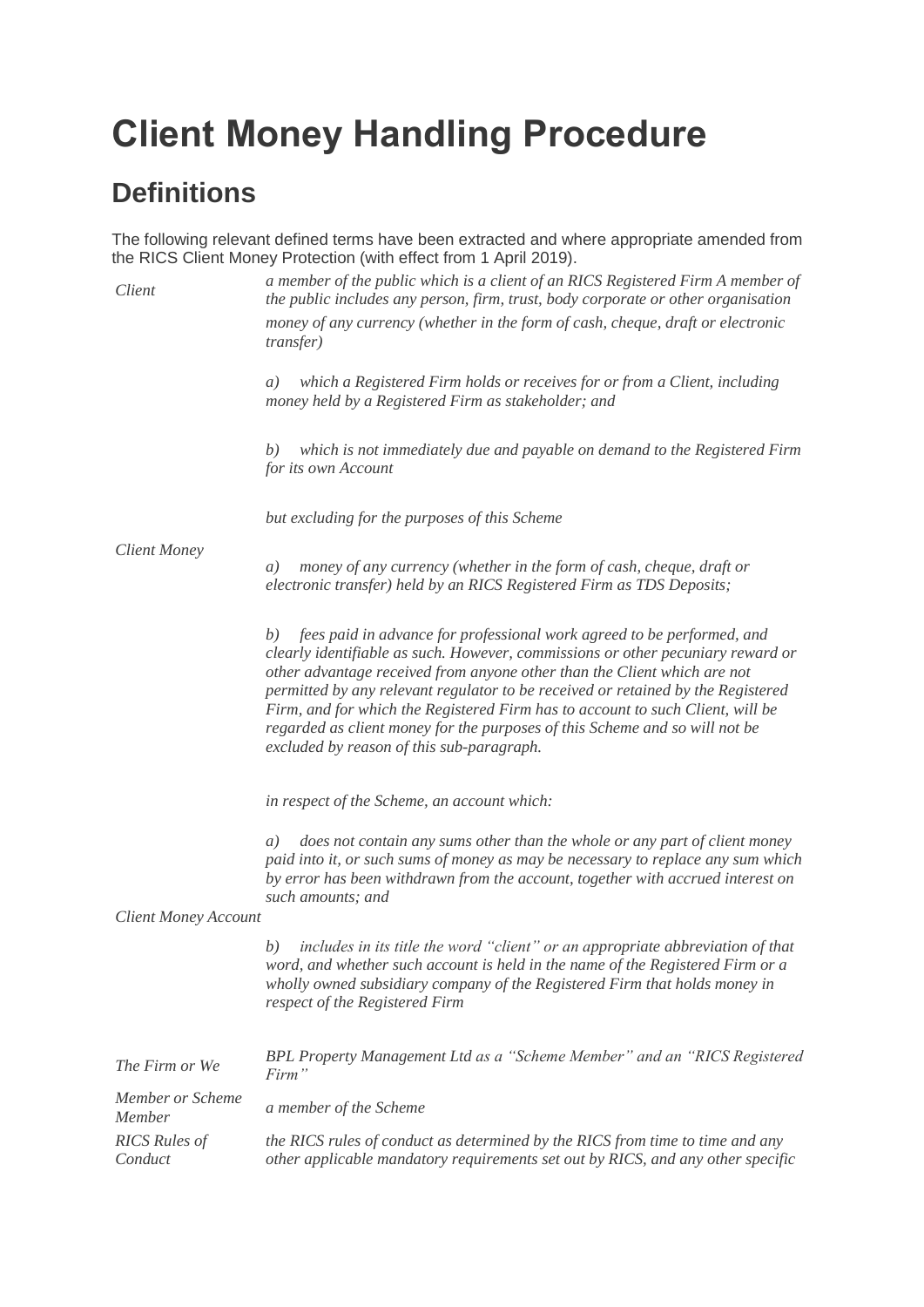|                             | and individual requirements notified to any particular RICS Registered Firm as<br>appropriate                      |
|-----------------------------|--------------------------------------------------------------------------------------------------------------------|
| <b>RICS</b>                 | The Royal Institution of Chartered Surveyors                                                                       |
| <b>RICS</b> Registered Firm | a firm which is registered with RICS for regulation and which is therefore subject<br>to the RICS Rules of Conduct |
| <i>Scheme</i>               | the "RICS Client Money Protection Scheme for Surveying Services"                                                   |

# **Compliance**

The whole of this document is to be taken as the Firm's written procedures for Handling Client Money in accordance with the RICS Rules of Conduct. These written procedures are set forth to ensure compliance with:

- The RICS Rules of Conduct for Firms
- The RICS Client Money Protection Scheme
- The Client Money Protection Schemes for Property Agents (Approval and Designation of Schemes) Regulations 2018
- Any other regulations and statutory requirements as necessary, and to maintain best practice.

A copy of the above RICS documents is available on request.

# **Aims**

A key aim of these written procedures is to ensure that client money is held in accordance with Rule 8 of the RICS Rules of Conduct, as follows:

#### *Clients' money*

8. *A Firm shall preserve the security of clients' money entrusted to its care in the course of its practice or business.*

Another central aim is to comply with the RICS Client Money Protection Scheme.

### **Handling of Client money – written procedures**

As a Member of the RICS Client Money Protection Scheme for Surveying Services, we adhere to the RICS Rules of Conduct for Firms, The RICS Client Money Protection Scheme, and any other regulations as necessary as follows by using the following procedures:

1.1 All Client Money is held in a Client Money Account with a bank or building society authorised by the Prudential Regulatory Authority (PRA), the Bank of England and the Financial Conduct Authority (the FCA) in England, Scotland, Wales and Northern Ireland, or, in the case of Client Money held in Guernsey, with a bank authorised in Guernsey, the Guernsey Financial Services Commission or, in the case of Client Money held in Jersey, with a bank authorised by the Jersey Financial Services Commission or, in the case of Client Money held in the Isle of Man, with a bank authorised by the Isle of Man Financial Services Authority

1.2 As a Scheme Member, we: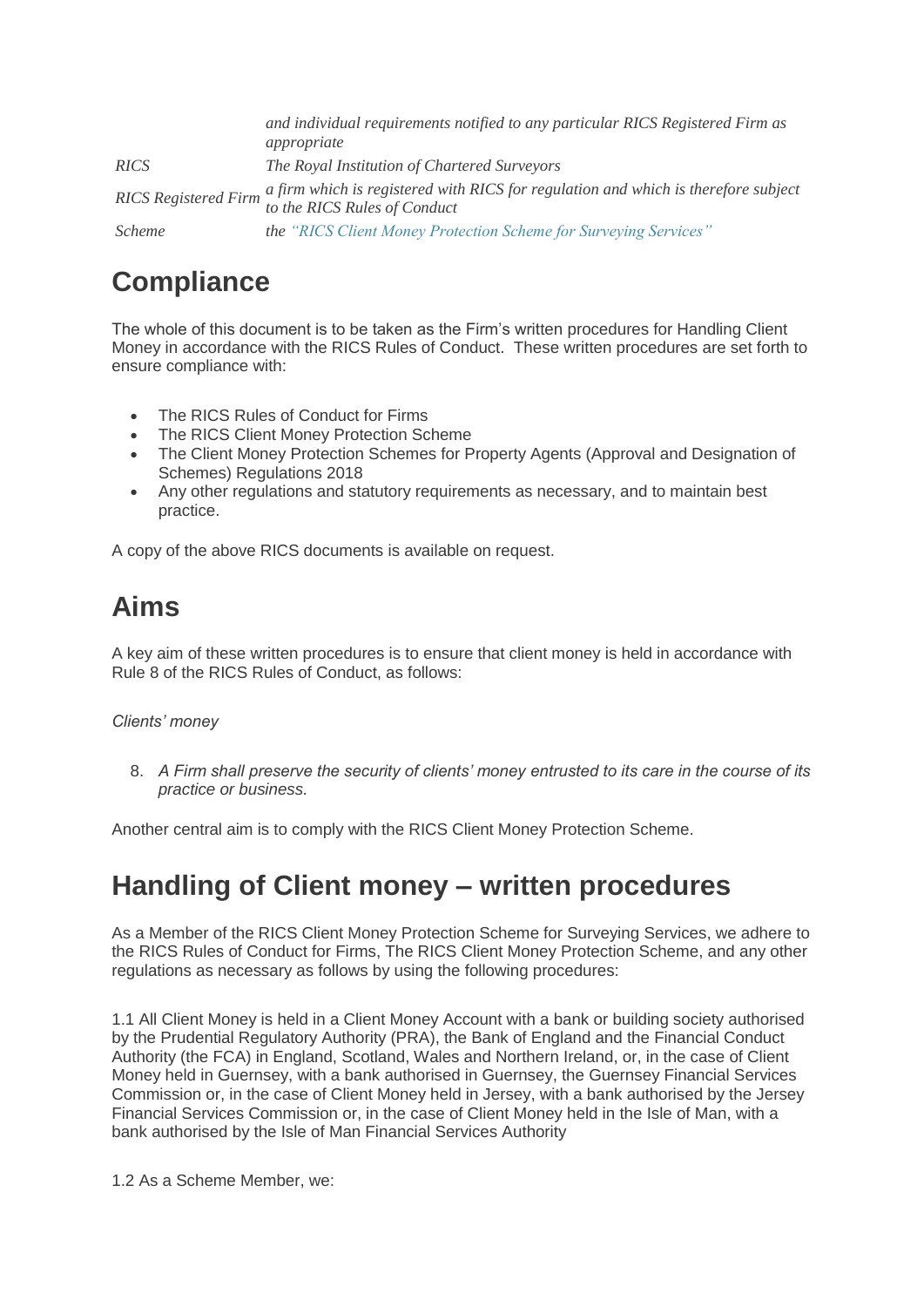a) Maintain one or more Client Money Accounts into which all Client Money is paid;

b) Ensure that Client Money Account(s) are designated as such and easily distinguished from other accounts;

c) With effect from 1 April 2019, advise clients of Client Money to be held in a Client Money Account and notify Clients of details of that account;

d) Confirm in writing with the bank with which it holds a Client Money Account that the bank acknowledges that monies in the Client Money Account must not be combined with, or transferred to, any other account maintained by the Member, and the bank shall not be entitled to exercise any right of set up or counterclaim against money in that Client Money Account in respect of any sum owed to it in respect of any other account of the Member firm;

e) Keep records and accounts which show all dealings with Client Money, and demonstrate that all Client Money held by the Firm is held in a Client Money Account.

1.3 As regards handling Client Money, we:

a) Have and comply with written procedures for handling Client Money, which comply with any RICS requirement to which Rule 7.4 refers;

b) Publish our procedures for handling Client Money on our website;

c) Provide a copy of our procedures for handling Client Money to any person who may reasonably require a copy, free of charge;

d) Keep records and accounts that show all dealings with Client Money;

e) Repay any Client Money, including where feasible any interest earned, without delay if there is no longer any requirement to retain that money or the relevant client requests it; and

f) Hold and maintain professional indemnity insurance cover that is appropriate for the Member's size, income, type of work and the amount of Client Money held.

### **Donations to charity**

In the event that BPL Property Management Ltd receive surplus client money in a client account, we follow best practice and enact the following procedures:

- 1. Ensure that all efforts are made to trace the clients or owners of the money;
- 2. Hold the surplus money in a client suspense account;
- 3. Hold surplus money for at least six years.

If, after six years, the client or owner of the money has not been found and no true claimants to the money have come forward, in accordance with RICS guidance, it may be donated to a registered charity. A receipt will be obtained for this transaction so should a true claimant come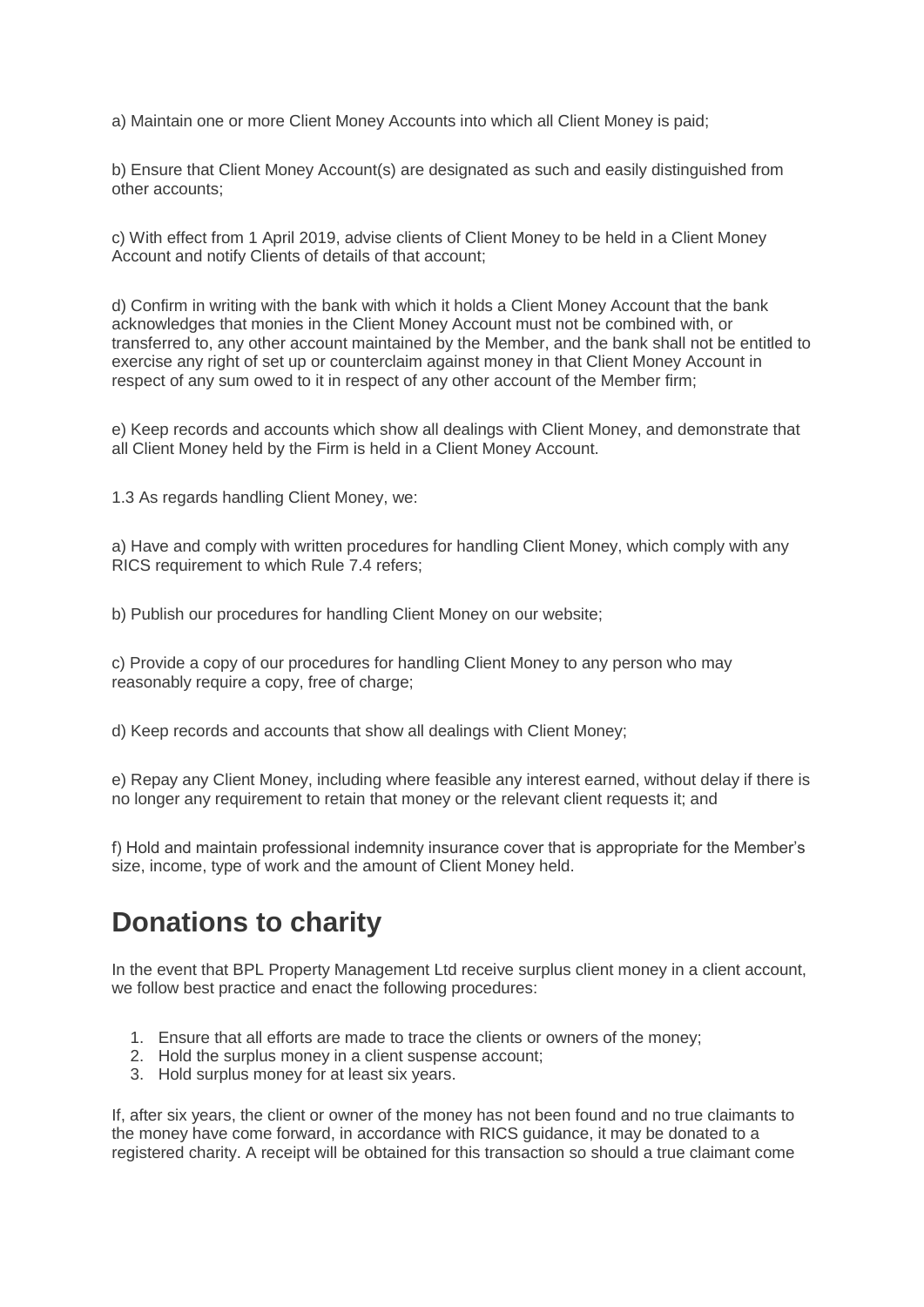forward to collect the money it can be made available to them. We will request that the receiving charity should offer an indemnity to enable the Firm to recover a donation in the event of a claim.

If all efforts to trace the clients or owners of the money fails, and after following the above procedures, BPL Property Management Ltd will donate the amount to a registered charity.

# **General controls**

BPL Property Management Ltd ensure that:

- Employees have clear segregation of duties and responsibilities and that a Principal or appropriately qualified individual oversees the client accounting function;
- It employs competent and knowledgeable staff who are responsible for processing clients' money and who are familiar with RICS Rules;
- Accounting systems and client data are securely controlled and protected;
- Computer systems are adequately protected for access, firewalls, back-ups and disaster recovery;
- There is adequate cover for holiday and long-term absence;
- Principals cannot and do not override controls surrounding the accounting system;
- All areas of the business apply the same level of controls in relation to the client accounting function.

#### **Client bank accounts**

BPL Property Management Ltd ensure that:

- We hold clients' money in one or more client bank accounts separate from all other monies. Client money is available on demand;
- The bank account is correctly titled to include the name of the Firm and the word "client" to distinguish the account from an office or any other account. If it is a discrete account, the name of the client is included in the account title;
- We advise clients in writing of the bank account details (account name and name and address of the bank) and agree the terms of the account handling, including arrangements for interest and charges;
- We have obtained written consent if the Firm is to retain interest.

# **Client Accounting Systems and Controls**

BPL Property Management Ltd ensure that:

- Accounting records and systems are appropriate to the nature and volumes of client account transactions;
- Systems provide details of all money received into and paid from all client accounts and show a running balance of all client money held in that account;
- Systems identify all receipts and payments to the client to which they relate; for example by means of client ledgers showing cash balances held on behalf of clients at all times;
- Accounting records are completed chronologically and promptly;
- The current balances at the total and client levels are always available;
- All ledgers have the client name and an appropriate description, e.g. the property address;
- Overdrawn balances on client ledgers are prevented by the systems or controls in place and where they do occur are investigated and rectified immediately;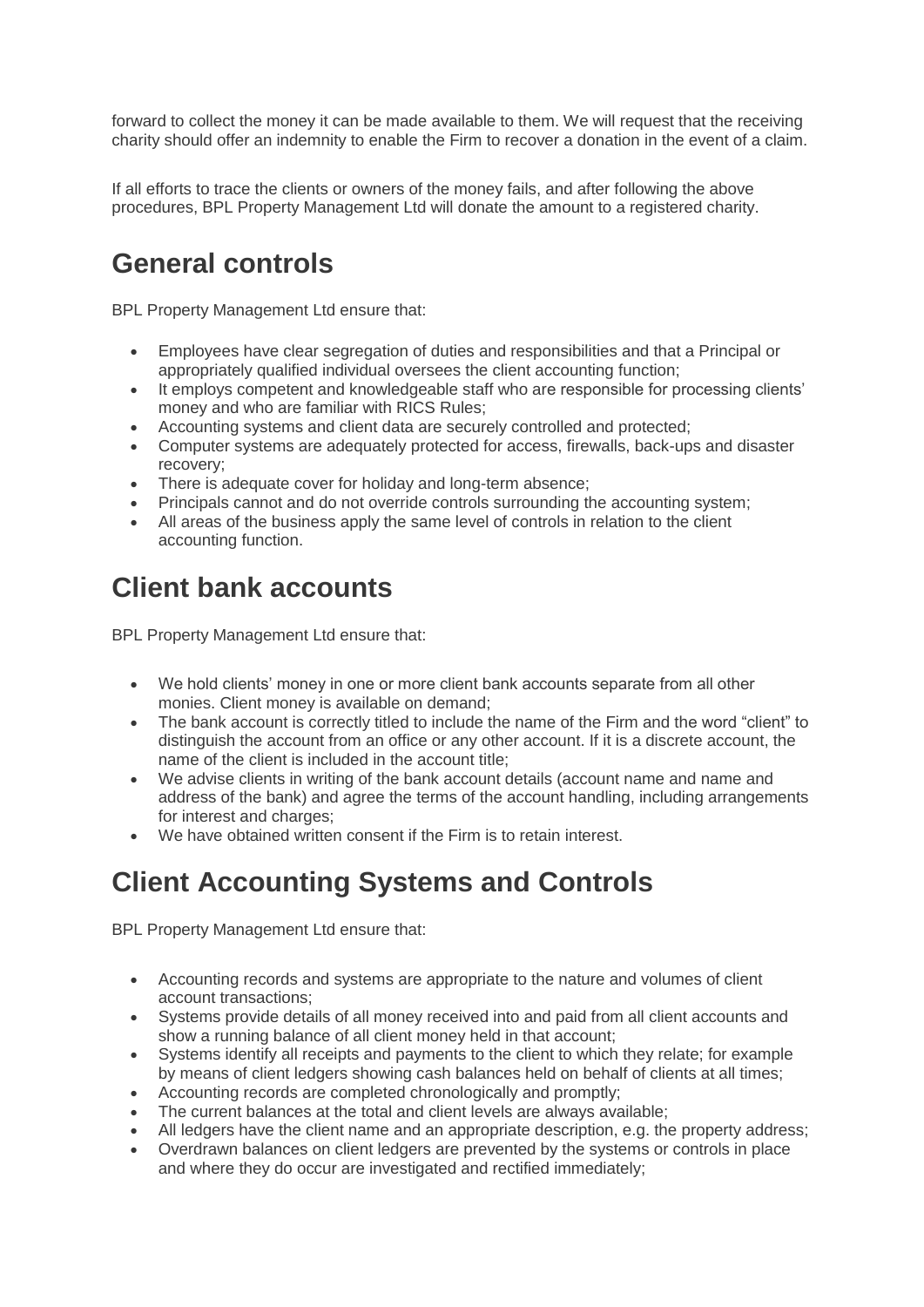- Adequate controls are in place over unidentified client money to ensure that such funds are kept securely. The client should be located and reimbursed as soon as possible. Such funds held for more than six years may be donated to a registered charity;
- A central list of client bank accounts is maintained including dates of opening and closing of accounts;
- A "three-way" reconciliation is completed at least once every month where clients' money is held in a general client account. This is produced as a formal statement, and any unresolved differences or adjustments are fully investigated and explained. Any errors identified in the reconciliation process are promptly rectified.

General client account reconciliations should include a full list of:

- Client ledger balances and the total of the balances;
- Dated unpresented cheques;
- Dated outstanding deposits;
- Details of any other reconciling items:
- System reports supporting reconciliation figures as appropriate.

For discrete accounts the monthly reconciliations should agree the cash book or system balances to bank statement balances and include a full list of:

- Dated unpresented cheques:
- Dated outstanding deposits;
- Details of any other reconciling items;
- System reports supporting reconciliation figures as appropriate.

Reconciliations should not include regularly occurring adjustments or reconciling items more than three months old, except for unpresented cheques which should be no more than six months old.

- Reconciliations are reviewed and signed off by a Principal or an appropriate independent senior member of staff;
- Client accounting records, including copies of reconciliations, are securely kept for at least six years plus the current year.

# **Controls over the receipt of client money**

The Firm ensures that:

- Only a Principal or appropriate staff independent of accounting staff open incoming post;
- Procedures exist to ensure all clients' money is banked within three working days;
- All cash and cheques received by post or by hand are promptly recorded;
- A reconciliation is performed between money received by post and that day's banking;
- Procedures exist to identify and distinguish between clients' and office money;
- Mixed monies are initially paid into a client account and the office element paid to the office account when the receipt has cleared the bank;
- Fees received in advance for professional work not yet billed are paid into a client account pending completion of the work;
- Duplicate receipts are issued for cash received and controls over the physical security of cash are effective;
- Unbanked client money receipts are kept secure.

### **Controls over the payment of client money**